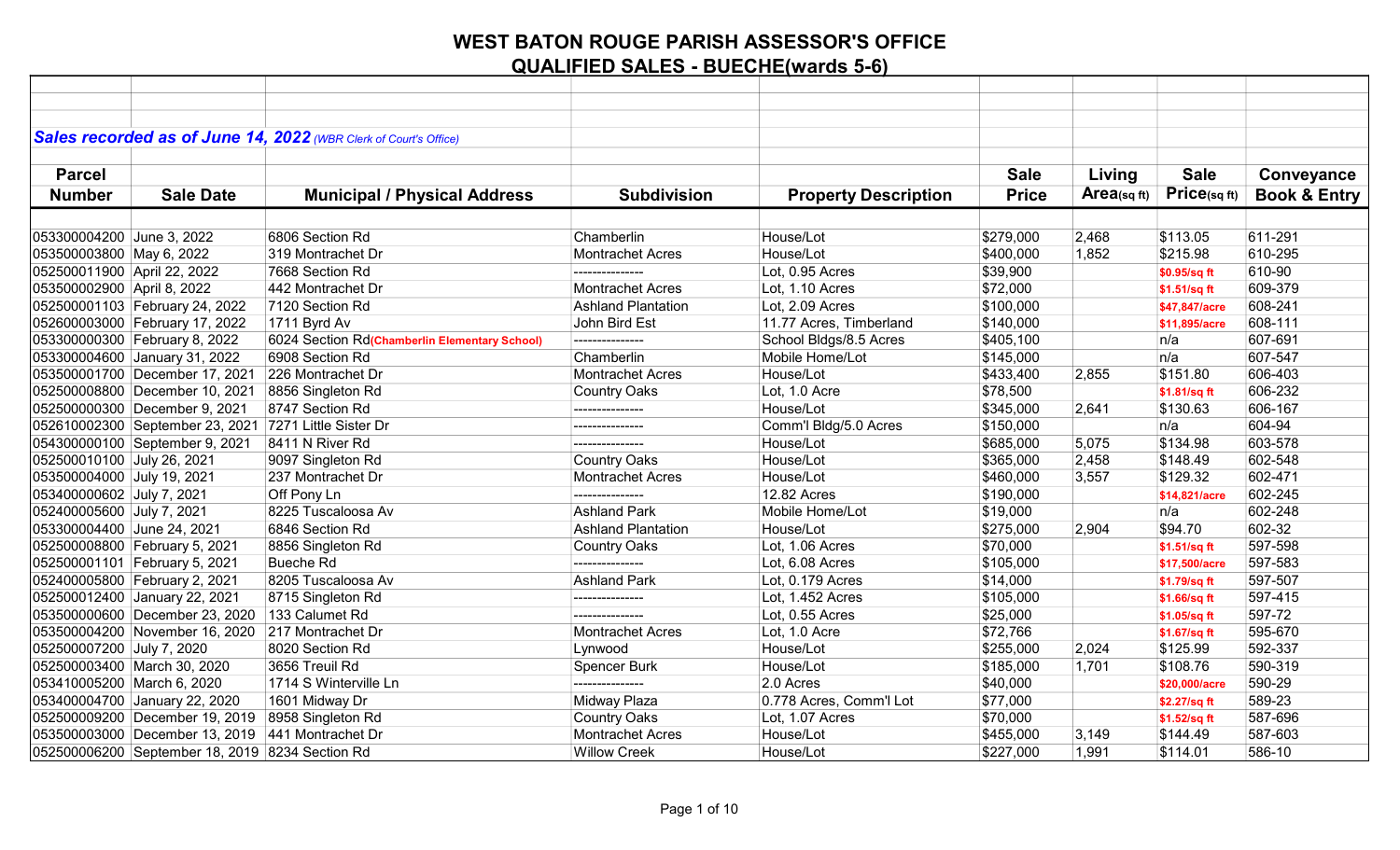|                             |                                                   | Sales recorded as of June 14, 2022 (WBR Clerk of Court's Office)   |                           |                             |              |            |                 |                         |
|-----------------------------|---------------------------------------------------|--------------------------------------------------------------------|---------------------------|-----------------------------|--------------|------------|-----------------|-------------------------|
|                             |                                                   |                                                                    |                           |                             |              |            |                 |                         |
| <b>Parcel</b>               |                                                   |                                                                    |                           |                             | <b>Sale</b>  | Living     | <b>Sale</b>     | Conveyance              |
| <b>Number</b>               | <b>Sale Date</b>                                  | <b>Municipal / Physical Address</b>                                | <b>Subdivision</b>        | <b>Property Description</b> | <b>Price</b> | Area(sqft) | $Price$ (sq ft) | <b>Book &amp; Entry</b> |
|                             |                                                   |                                                                    |                           |                             |              |            |                 |                         |
|                             | 053400000601 August 29, 2019                      | 6580 Pony Ln                                                       | <b>Cypress Hall PInt</b>  | House/10.10 Acres           | \$400,000    | 2,354      | \$169.92        | 585-463                 |
|                             | 052500012600 August 29, 2019                      | 8623 Singleton Rd                                                  | Spencer Burk              | Lot, 0.726 Acres            | \$63,000     |            | \$1.99/sq ft    | 585-478                 |
|                             | 052500001102 August 5, 2019                       | 7306 Section Rd                                                    | <b>Ashland Plantation</b> | House/Lot                   | \$112,000    | 1,003      | \$111.67        | 585-64                  |
|                             | 052500010400 June 12, 2019                        | 7554 Section Rd                                                    | ---------------           | 1.0 Acre                    | \$38,800     |            | \$0.87/sq ft    | 583-324                 |
| 052500012500 June 6, 2019   |                                                   | 8633 Singleton Rd                                                  | <b>Spencer Burk</b>       | Lot, 0.72 Acres             | \$62,500     |            | \$1.97/sq ft    | 583-165                 |
| 052500002400 April 23, 2019 |                                                   | 4046 Treuil Rd                                                     | <b>Spencer Burk</b>       | House/Lot                   | \$195,000    | 2,008      | \$97.11         | 582-1                   |
|                             | 052610001100 March 28, 2019                       | 2741 N Winterville Ln                                              | ---------------           | House/Lot                   | \$160,000    | 2,570      | \$62.26         | 581-229                 |
|                             | 052500011000 February 22, 2019                    | 3650 Twin Ln                                                       | Spencer Burk              | House/Lot                   | \$225,200    | 2,019      | \$111.54        | 580-384                 |
|                             | 052500006500 February 12, 2019                    | 8306 Section Rd                                                    | <b>Willow Creek</b>       | House/Lot                   | \$110,000    | 1,308      | \$84.10         | 580-223                 |
|                             | 053300004600 January 17, 2019                     | 6908 Section Rd                                                    | Chamberlin                | Mobile Home/Lot             | \$27,365     | 1,198      | \$22.84         | 579-494                 |
|                             |                                                   | 053410005600 December 19, 2018 6742 Hwy 190 W(Cajun Circus Casino) | <b>Cypress Hall PInt</b>  | Comm'l Bldg/5.66 Acres      | \$1,060,000  |            | n/a             | 579-106                 |
|                             | 053410003300 November 19, 2018 2121 Gremillion Rd |                                                                    | <b>Cypress Hall PInt</b>  | House/2.13 Acres            | \$190,000    | 1,503      | \$126.41        | 578-410                 |
|                             | 053410003200 November 19, 2018 6723 Hwy 190 W     |                                                                    | <b>Cypress Hall Pint</b>  | Mobile Home/2.48 Acres      | \$55,000     |            | n/a             | 578-413                 |
|                             | 052400004101 November 16, 2018 5281 Wilcox Dr     |                                                                    | ---------------           | 4.70 Acres                  | \$25,000     |            | \$5,320/acre    | 578-390                 |
|                             |                                                   | 052500011600 September 28, 2018 7608 / 7628 Section Rd             | ----------------          | 1.89 Acres                  | \$76,000     |            | \$0.92/sq ft    | 577-454                 |
| 052500012300 July 18, 2018  |                                                   | 7736 Section Rd                                                    | ---------------           | 1.9 Acres                   | \$70,000     |            | \$0.84/sq ft    | 575-559                 |
| 052500010100 May 23, 2018   |                                                   | 9097 Singleton Rd                                                  | Spencer Burk              | House/Lot                   | \$300,000    | 2,458      | \$122.05        | 574-13                  |
| 054300002700 May 7, 2018    |                                                   | 4722 Hwy 190 W                                                     |                           | Comm'l Bldg/Land            | \$360,000    |            | n/a             | 573-382                 |
|                             | 053410000400 March 26, 2018                       | 2522 N Winterville Ln                                              | <b>Cypress Hall PInt</b>  | Lot, 0.195 Acres            | \$6,000      |            | \$0.70/sq ft    | 572-363                 |
|                             | 052500006000 March 1, 2018                        | Section Rd                                                         | <b>Willow Creek</b>       | Lot, 1.19 Acres             | \$50,000     |            | \$0.95/sq ft    | 571-674                 |
|                             | 053500004400 December 29, 2017 195 Montrachet Dr  |                                                                    | <b>Montrachet Acres</b>   | House/Lot                   | \$405,000    | 4,087      | \$99.09         | 570-225                 |
|                             | 053500001900 December 1, 2017                     | 308 Montrachet Dr                                                  | <b>Montrachet Acres</b>   | House/Lot                   | \$280,000    | 1,984      | \$141.13        | 569-251                 |
|                             | 052500012700 November 13, 2017                    | 8613 Singleton Rd                                                  | <b>Spencer Burk</b>       | Lot, 0.726 Acres            | \$60,000     |            | \$1.89/sq ft    | 569-38                  |
|                             | 053300000200 August 25, 2017                      | N River Rd(1/4 N of Section Rd)                                    | ---------------           | 2.0 Acres                   | \$85,500     |            | \$42,750/acre   | 567-54                  |
|                             | 052500001801 August 4, 2017                       | 4216 Treuil Rd                                                     | Spencer Burk              | Mobile Home/Lot             | \$12,500     | 1,248      | \$10.02         | 566-241                 |
|                             | 052500003502 August 2, 2017                       | 8853 Singleton Rd                                                  | ---------------           | House/2.596 Acres           | \$340,000    | 1,997      | n/a             | 566-196                 |
| 052400008600 July 14, 2017  |                                                   | 5240 Bueche Rd                                                     | ---------------           | House/4.162 Acres           | \$359,000    | 2,875      | \$124.87        | 565-482                 |
| 052400003400 July 11, 2017  |                                                   | 8274 Tuscaloosa Av                                                 | <b>Ashland Park</b>       | Mobile Home/Lot             | \$11,000     | 910        | \$12.09         | 565-406                 |
| 052500008100 June 6, 2017   |                                                   | <b>Bueche Rd</b>                                                   | ---------------           | 0.835 Acres                 | \$22,500     |            | \$0.61/sq ft    | 564-559                 |
| 052400005900 June 1, 2017   |                                                   | 8183 Tuscaloosa Av                                                 | <b>Ashland Park</b>       | Mobile Home/Lot             | \$16,000     | 1,328      | \$12.05         | 564-306                 |
| 052500008800 May 17, 2017   |                                                   | 8856 Singleton Rd                                                  | <b>Country Oaks</b>       | Lot, 1.06 Acres             | \$50,000     |            | \$1.08/sq ft    | 563-686                 |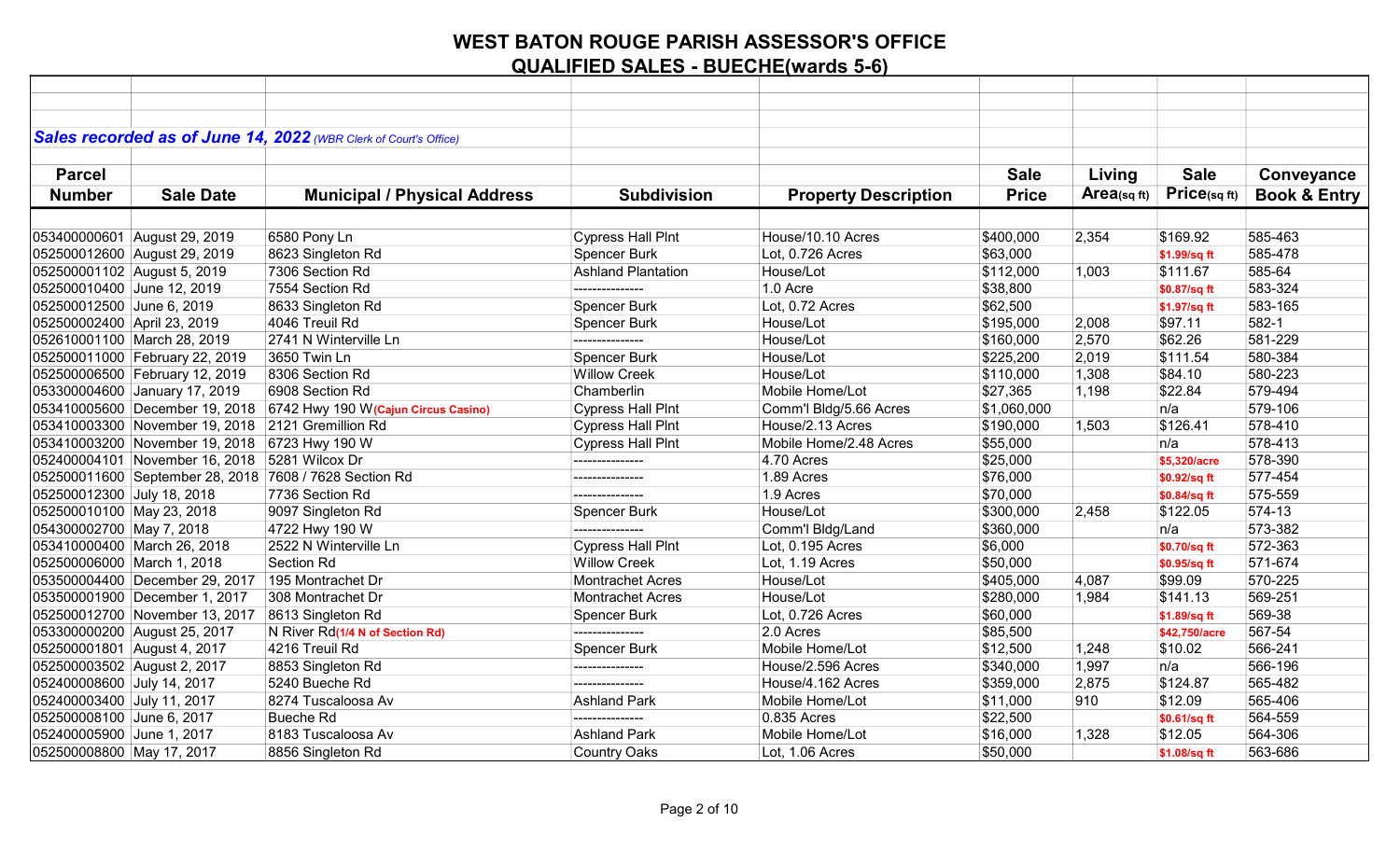|                             |                                                   | Sales recorded as of June 14, 2022 (WBR Clerk of Court's Office) |                           |                             |              |                         |                   |                         |
|-----------------------------|---------------------------------------------------|------------------------------------------------------------------|---------------------------|-----------------------------|--------------|-------------------------|-------------------|-------------------------|
|                             |                                                   |                                                                  |                           |                             |              |                         |                   |                         |
| <b>Parcel</b>               |                                                   |                                                                  |                           |                             | <b>Sale</b>  | Living                  | <b>Sale</b>       | Conveyance              |
| <b>Number</b>               | <b>Sale Date</b>                                  | <b>Municipal / Physical Address</b>                              | <b>Subdivision</b>        | <b>Property Description</b> | <b>Price</b> | Area <sub>(sq ft)</sub> | $Price_{(sq ft)}$ | <b>Book &amp; Entry</b> |
|                             |                                                   |                                                                  |                           |                             |              |                         |                   |                         |
| 052500011800 May 11, 2017   |                                                   | 7648 Section Rd                                                  | ---------------           | 0.95 Acres                  | \$39,000     |                         | \$0.94/sq ft      | 563-552                 |
| 052500012600 May 2, 2017    |                                                   | 8623 Singleton Rd                                                | ---------------           | 0.726 Acres                 | \$60,000     |                         | \$1.89/sq ft      | 563-359                 |
| 052400002700 April 21, 2017 |                                                   | 8204 Tuscaloosa Av                                               | <b>Ashland Park</b>       | House/Lot                   | \$80,000     | 1,025                   | \$78.05           | 563-168                 |
| 053410002200 April 17, 2017 |                                                   | 6732 Hwy 190 W                                                   | <b>Cypress Hall PInt</b>  | Comm'l Bldg/Land            | \$125,000    |                         | n/a               | 562-471                 |
| 052400009000 April 10, 2017 |                                                   | 5091 Bueche Rd                                                   | Lynwood                   | House/Lot                   | \$174,000    | 1,400                   | \$124.29          | 562-330                 |
| 054300000400 April 3, 2017  |                                                   | 4735 Hugh Loop Rd                                                |                           | Comm'l Land/Bldg            | \$370,000    | 5,000                   | \$74.00           | 562-151                 |
|                             | 052500001104 February 17, 2017                    | 7152 Section Rd                                                  | <b>Ashland Plantation</b> | Lot, 1.803 Acres            | \$62,000     |                         | \$0.79/sq ft      | 561-77                  |
|                             | 052500011500 February 6, 2017                     | 7598 Section Rd                                                  | ---------------           | 0.95 Acres                  | \$39,000     |                         | \$0.94/sq ft      | 560-579                 |
|                             | 052500008300 January 30, 2017                     | 8632 Singleton Rd                                                | <b>Country Oaks</b>       | House/Lot                   | \$233,000    | 1,786                   | \$130.46          | 560-510                 |
|                             | 052500012000 January 20, 2017                     | 7688 / 7706 Section Rd                                           | ---------------           | 1.88 Acres(2 lots)          | \$69,000     |                         | \$0.84/sq ft      | 560-322                 |
|                             | 052500001119 January 20, 2017                     | 4902 Bueche Rd                                                   | ---------------           | House/Lot                   | \$230,000    | 1,650                   | \$139.39          | 560-332                 |
|                             | 052500011200 November 30, 2016                    | 4026 Treuil Rd                                                   |                           | Mobile Home/Lot             | \$87,000     | 1,280                   | \$67.97           | 559-118                 |
|                             | 053500002000 November 21, 2016 318 Montrachet Dr  |                                                                  | Montrachet Acres          | Lot, 1.0 Acre               | \$66,000     |                         | \$1.51/sq ft      | 559-46                  |
|                             | 052500012200 October 20, 2016                     | 7716 Section Rd                                                  | ---------------           | 0.94 Acres                  | \$33,500     |                         | \$0.81/sq ft      | 558-253                 |
|                             | 053400000601 October 12, 2016                     | 6580 Pony Ln                                                     | ---------------           | House/10.10 Acres           | \$400,000    | 2,354                   | \$169.92          | 558-122                 |
|                             | 052500003504 October 6, 2016                      | 8935 Singleton Rd                                                |                           | 2.60 Acres                  | \$110,000    |                         | \$0.97/sq ft      | 558-49                  |
|                             | 053500004700 September 29, 2016 165 Montrachet Dr |                                                                  | <b>Montrachet Acres</b>   | Lot, 1.0 Acre               | \$46,000     |                         | \$1.05/sq ft      | 557-555                 |
|                             | 052500003600 September 22, 2016 8612 Singleton Rd |                                                                  | <b>Country Oaks</b>       | Lot, 0.66 Acres             | \$50,000     |                         | \$1.74/sq ft      | 557-456                 |
|                             | 052500011400 September 16, 2016 Section Rd        |                                                                  | <b>Ashland Plantation</b> | Lot, 1.11 Acres             | \$36,000     |                         | \$0.75/sq ft      | 557-353                 |
|                             | 053300003400 August 29, 2016                      | 6520 Section Rd                                                  | Chamberlin                | House/Lot                   | \$210,000    | 2,604                   | \$80.65           | 556-660                 |
| 053300003500 July 27, 2016  |                                                   | 6602 Section Rd                                                  | Chamberlin                | Lot, 0.992 Acres            | \$33,000     |                         | \$0.76/sq ft      | 556-206                 |
| 052400008700 July 13, 2016  |                                                   | 5190 Bueche Rd                                                   | ---------------           | House/ 4.359 Acres          | \$360,000    | 2,994                   | \$120.24          | 556-25                  |
| 053500002000 June 13, 2016  |                                                   | 318 Montrachet Dr                                                | <b>Montrachet Acres</b>   | Lot, 1.0 Acre               | \$56,000     |                         | \$1.29/sq ft      | 555-180                 |
| 052500011100 May 24, 2016   |                                                   | 4980 Bueche Rd                                                   | ---------------           | 0.85 Acres                  | \$15,000     |                         | n/a               | 554-470                 |
| 052600004200 May 16, 2016   |                                                   | 7107 Youlon Av                                                   | ---------------           | 1.56 Acres                  | \$13,700     |                         | n/a               | 554-332                 |
| 052500003700 May 2, 2016    |                                                   | 3747 Treuil Rd                                                   | Spencer Burk              | House/Lot                   | \$120,000    | 1,237                   | \$97.01           | 554-34                  |
| 053300005200 April 26, 2016 |                                                   | Section Rd                                                       | <b>Ashland Plantation</b> | Lot, 2.48 Acres             | \$25,000     |                         | \$10,080/acre     | 553-616                 |
| 052610002602 April 4, 2016  |                                                   | 7230 Little Sister Dr                                            | ---------------           | Mobile Home/Lot             | \$30,000     | 1,120                   | \$26.79           | 553-210                 |
| 052500000300 March 1, 2016  |                                                   | 8747 Section Rd                                                  | ---------------           | House/Lot                   | \$252,000    | 2,641                   | \$95.42           | 552-378                 |
|                             | 054300002300 January 8, 2016                      | 1530 Allendale Rd                                                | ---------------           | 0.97 Acres                  | \$49,000     |                         | \$1.15/sq ft      | 551-123                 |
|                             | 052400008100 December 16, 2015 5087 Bueche Rd     |                                                                  | Lynwood                   | House/Lot                   | \$205,000    | 2,434                   | \$84.22           | 550-507                 |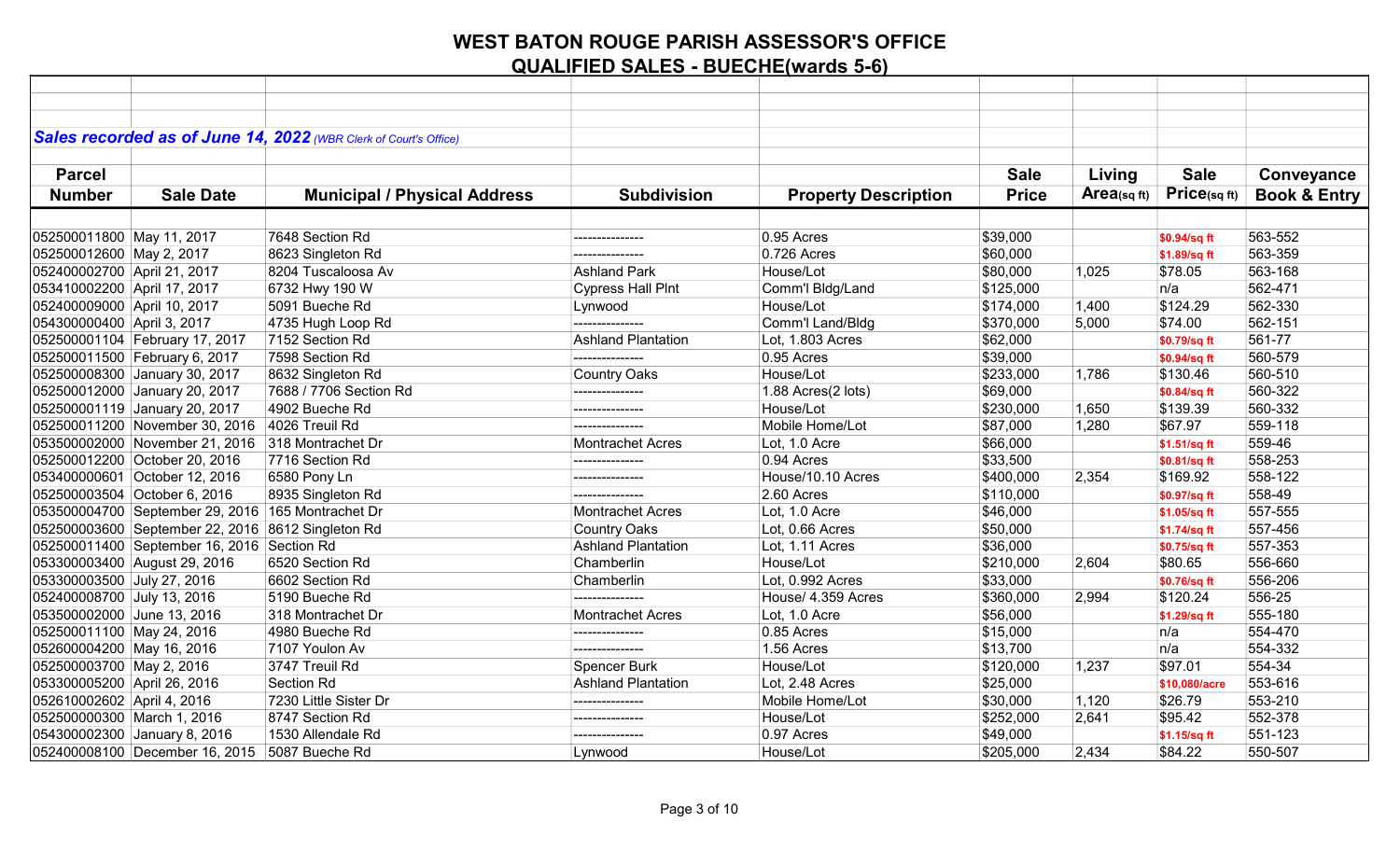|                             |                                                    | Sales recorded as of June 14, 2022 (WBR Clerk of Court's Office) |                          |                                    |              |            |                 |                         |
|-----------------------------|----------------------------------------------------|------------------------------------------------------------------|--------------------------|------------------------------------|--------------|------------|-----------------|-------------------------|
|                             |                                                    |                                                                  |                          |                                    |              |            |                 |                         |
| <b>Parcel</b>               |                                                    |                                                                  |                          |                                    | <b>Sale</b>  | Living     | <b>Sale</b>     |                         |
|                             |                                                    |                                                                  |                          |                                    |              |            | $Price$ (sq ft) | Conveyance              |
| <b>Number</b>               | <b>Sale Date</b>                                   | <b>Municipal / Physical Address</b>                              | <b>Subdivision</b>       | <b>Property Description</b>        | <b>Price</b> | Area(sqft) |                 | <b>Book &amp; Entry</b> |
|                             |                                                    |                                                                  |                          |                                    |              |            |                 |                         |
|                             | 052600001000 November 24, 2015                     | 2043 Byrd Av                                                     | ---------------          | Lot                                | \$5,000      |            | n/a             | 550-233                 |
|                             | 053500003700 November 17, 2015                     | 329 Montrachet Dr                                                | <b>Montrachet Acres</b>  | Lot                                | \$49,500     |            | n/a             | 550-72                  |
|                             | 052400003300 November 12, 2015                     | 8264 Tuscaloosa Av                                               | <b>Ashland Park</b>      | House/Lot                          | \$67,435     | 1,995      | \$33.80         | 550-17                  |
|                             | 052500003400 October 12, 2015                      | 3656 Treuil Rd                                                   | <b>Spencer Burk</b>      | House/Lot                          | \$173,000    | 1,701      | \$101.70        | 549-215                 |
|                             | 053500003200 September 9, 2015                     | 411 Montrachet Dr                                                | <b>Montrachet Acres</b>  | House/Lot                          | \$280,000    | 2,424      | \$115.51        | 548-284                 |
|                             | 053410004001 September 4, 2015                     | 6550 Cactus Ln                                                   | <b>Cypress Hall PInt</b> | House/Lot                          | \$115,000    | 1,619      | \$71.03         | 548-240                 |
|                             | 052500008600 August 20, 2015                       | 8816 Singleton Rd                                                | <b>Country Oaks</b>      | Lot, 1.06 Acres                    | \$60,000     |            | n/a             | 547-638                 |
| 053410005600 July 10, 2015  |                                                    | 6742 Hwy 190 W (Cajun Circus Casino)                             | <b>Cypress Hall PInt</b> | Comm'l Land/Bldg                   | \$910,000    |            | n/a             | 546-661                 |
| 053400003700 June 26, 2015  |                                                    | 7122 / 7132 Hwy 190 W                                            | ---------------          | Comm'l Land/Bldg                   | \$45,000     |            | n/a             | 546-343                 |
| 052500011200 June 18, 2015  |                                                    | 4026 Treuil Rd                                                   | ---------------          | Mobile Home/Lot                    | \$85,500     | 1,280      | \$66.80         | 546-220                 |
| 053500003700 May 29, 2015   |                                                    | 329 Montrachet Dr                                                | <b>Montrachet Acres</b>  | Lot, 1.011 Acres                   | \$47,500     |            | \$1.09/sq ft    | 545-662                 |
| 053300004600 April 1, 2015  |                                                    | 6908 Section Rd                                                  | Chamberlin               | Lot, 1.028 Acres                   | \$35,000     |            | \$0.81/sq ft    | 543-605                 |
|                             | 052500011200 March 13, 2015                        | 4026 Treuil Rd                                                   | ---------------          | Mobile Home/Lot                    | \$73,000     | 1,280      | \$57.03         | 543-336                 |
|                             | 052500002600 January 15, 2015                      | 4016 Treuil Rd                                                   | <b>Spencer Burk</b>      | House/Lot                          | \$185,000    | 1,927      | \$96.00         | 542-42                  |
|                             | 052600004300 December 2, 2014                      | 1833 S Winterville Rd                                            | ---------------          | House/Lot                          | \$104,000    | 1,126      | \$92.36         | 541-44                  |
|                             | 053300001300 October 17, 2014                      | 6133 Nolan David Rd                                              | I Pulliam                | Mobile Home/Lot                    | \$10,000     |            | n/a             | 540-93                  |
|                             | 052400004500 September 18, 2014 8347 Tuscaloosa Av |                                                                  | <b>Ashland Park</b>      | Mobile Home/Lot                    | \$20,000     |            | n/a             | 539-189                 |
|                             | 053200001200 August 28, 2014                       | 12445 N River Rd                                                 |                          | House/Land 3.87 Acres              | \$489,000    | 5,360      | \$91.23         | 538-397                 |
| 053300001900 July 29, 2014  |                                                    | 6132 Nolan David Rd                                              | I Pulliam                | Mobile Home/Lot                    | \$10,000     | 600        | \$16.67         | 537-492                 |
| 052400006600 July 10, 2014  |                                                    | 8113 Tuscaloosa Av                                               | <b>Ashland Park</b>      | Mobile Home/Lot                    | \$6,000      |            | n/a             | 537-156                 |
| 053500004600 June 19, 2014  |                                                    | 175 Montrachet Dr                                                | Montrachet Acres         | Lot                                | \$42,500     |            | n/a             | 536-576                 |
| 052400001300 May 16, 2014   |                                                    | 8030 Tuscaloosa Av                                               | <b>Ashland Park</b>      | Mobile Home/Lot                    | \$25,000     | 1,280      | \$19.53         | 535-506                 |
| 052500010300 April 30, 2014 |                                                    | 7502 Section Rd                                                  | ---------------          | House/Lot                          | \$93,000     | 998        | \$93.19         | 535-218                 |
|                             | 053300003400 March 17, 2014                        | 6520 Section Rd                                                  | Chamberlin               | House/Lot                          | \$199,900    | 2,604      | \$76.77         | 532-600                 |
|                             | 053500003700 March 14, 2014                        | 329 Montrachet Dr                                                | <b>Montrachet Acres</b>  | Lot                                | \$38,000     |            | n/a             | 532-529                 |
|                             | 053300003500 March 14, 2014                        | 6602 Section Rd                                                  | Chamberlin               | Lot                                | \$25,000     |            | n/a             | 532-564                 |
| 053200000603 March 3, 2014  |                                                    | Smithfield Rd                                                    | ---------------          | 1.23 Acres, Industrial Land        | \$13,530     |            | n/a             | 532-275                 |
|                             | 053300002500 December 11, 2013 10333 N River Rd    |                                                                  | ---------------          | House/Lot                          | \$140,000    | 1,883      | \$74.35         | 529-173                 |
|                             | 052500008200 September 25, 2013 8622 Singleton Rd  |                                                                  | <b>Country Oaks</b>      | Lot, 0.67 Acres                    | \$48,000     |            | n/a             | 527-405                 |
|                             | 053400003900 August 23, 2013                       | corner of Hwy 190 and Allendale Rd/N River Rd(batture)           |                          | 135.0 Acres(incl 35 Acres Batture) | \$950,000    |            | n/a             | 526-463                 |
|                             | 053400003900 August 23, 2013                       | corner of Hwy 190 and Allendale Rd                               | --------------           | 100.0 Acres, Agricultural Land     | \$550,000    |            | \$5,500 acre    | 526-480                 |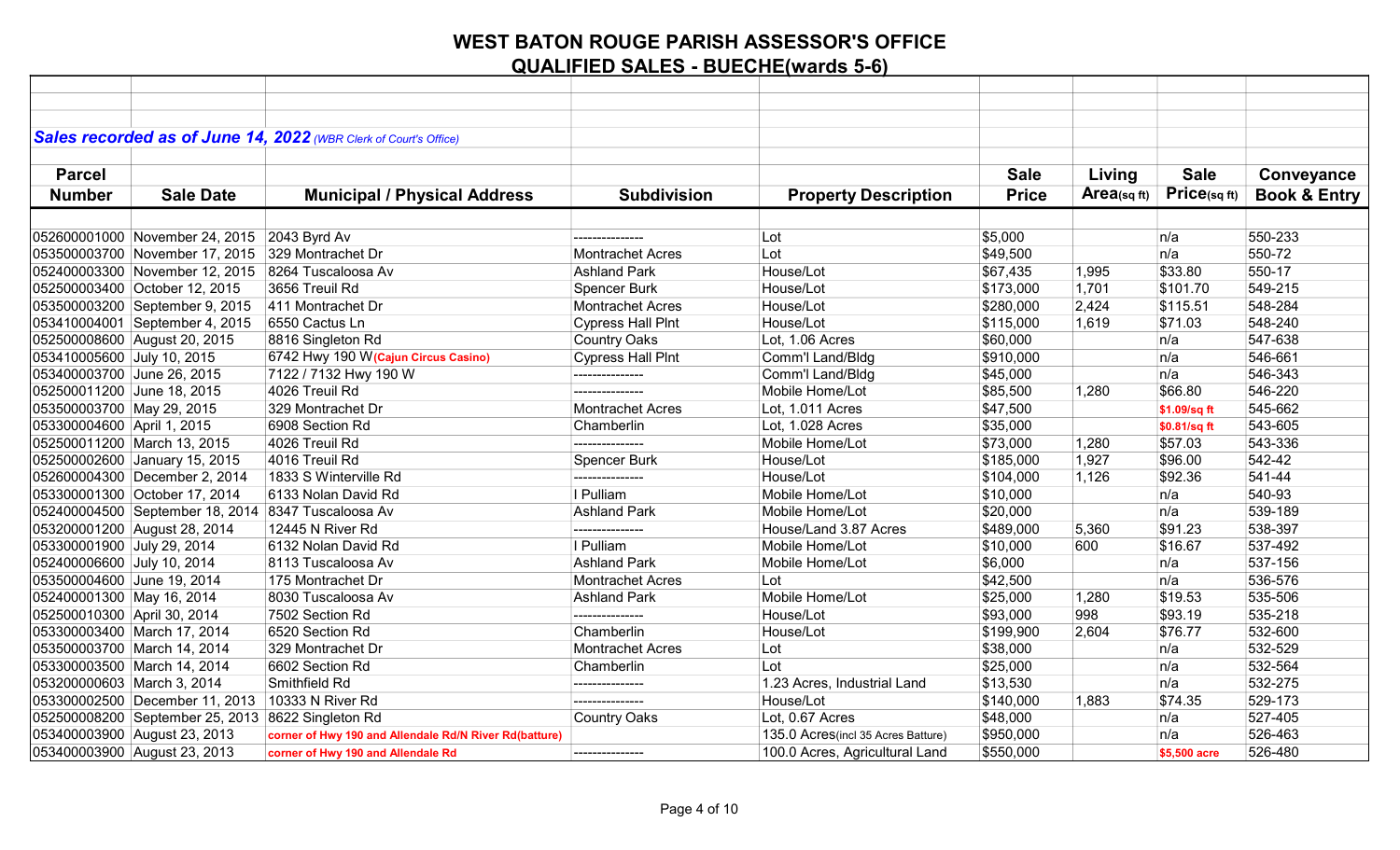|                                                   | Sales recorded as of June 14, 2022 (WBR Clerk of Court's Office)                 |                                                                                    |                          |                             |              |             |               |                         |
|---------------------------------------------------|----------------------------------------------------------------------------------|------------------------------------------------------------------------------------|--------------------------|-----------------------------|--------------|-------------|---------------|-------------------------|
|                                                   |                                                                                  |                                                                                    |                          |                             |              |             |               |                         |
| <b>Parcel</b>                                     |                                                                                  |                                                                                    |                          |                             | <b>Sale</b>  | Living      | <b>Sale</b>   | Conveyance              |
| <b>Number</b><br><b>Sale Date</b>                 | <b>Municipal / Physical Address</b>                                              |                                                                                    | <b>Subdivision</b>       | <b>Property Description</b> | <b>Price</b> | Area(sq ft) | Price(sqft)   | <b>Book &amp; Entry</b> |
|                                                   |                                                                                  |                                                                                    |                          |                             |              |             |               |                         |
| 052610001100 August 7, 2013                       | 2741 N Winterville Ln                                                            |                                                                                    | --------------           | House/Lot                   | \$146,000    | 2,570       | \$56.81       | 526-107                 |
| 053500002700 July 16, 2013                        | 422 Montrachet Dr                                                                |                                                                                    | <b>Montrachet Acres</b>  | Lot                         | \$61,000     |             | n/a           | 525-495                 |
| 053500000900 June 20, 2013                        | 154 Montrachet Dr                                                                |                                                                                    | Montrachet Acres         | Lot                         | \$45,000     |             | n/a           | 525-97                  |
| 053500002000 May 24, 2013                         | 318 Montrachet Dr                                                                |                                                                                    | <b>Montrachet Acres</b>  | Lot                         | \$50,825     |             | n/a           | 524-319                 |
| 052500011000 March 4, 2013                        | 3650 Twin Ln                                                                     |                                                                                    | ---------------          | Mobile Home/Lot             | \$99,000     | 1,280       | \$77.34       | 521-658                 |
| 052600003000 December 28, 2012 1711 Byrd Av       |                                                                                  |                                                                                    | ---------------          | 12.0 Acres, Timberland      | \$67,000     |             | \$5,583 acre  | 520-326                 |
| 052500008900 December 27, 2012 8876 Singleton Rd  |                                                                                  |                                                                                    | <b>Country Oaks</b>      | Lot, 1.05 Acres             | \$47,500     |             | n/a           | 520-267                 |
| 052500006400 December 18, 2012 8274 Section Rd    |                                                                                  |                                                                                    | <b>Willow Creek</b>      | House/Lot                   | \$119,000    | 1,144       | \$104.02      | 519-609                 |
| 053500003800 December 14, 2012 319 Montrachet Dr  |                                                                                  |                                                                                    | <b>Montrachet Acres</b>  | Lot                         | \$48,000     |             | n/a           | 519-549                 |
| 053300000100 December 4, 2012                     | 11721 N River Rd                                                                 |                                                                                    | ---------------          | House/Lot                   | \$426,000    | 3,849       | \$110.68      | 519-290                 |
| 053500001500 November 19, 2012 194 Montrachet Dr  |                                                                                  |                                                                                    | <b>Montrachet Acres</b>  | House/Lot                   | \$313,500    | 2,425       | \$129.28      | 519-106                 |
| 053500003500 November 14, 2012 349 Montrachet Dr  |                                                                                  |                                                                                    | <b>Montrachet Acres</b>  | Lot                         | \$46,000     |             | n/a           | 519-76                  |
| 052400007700 October 18, 2012                     | 5107 Bueche Rd                                                                   |                                                                                    | Lynwood                  | Mobile Home/30.0 Acres      | \$152,000    |             | n/a           | 518-333                 |
| 053400000303 October 10, 2012                     | Hwy 190 W(East of N Winterville Ln, no road frontage)                            |                                                                                    | <b>Cypress Hall Pint</b> | 25.6 Acres                  | \$200,000    |             | \$7,812acre   | 518-142                 |
| 052500004001 October 10, 2012                     | 4053 Treuil Rd                                                                   |                                                                                    | <b>Spencer Burk</b>      | Mobile Home/Lot             | \$35,000     | 1,792       | \$19.53       | 518-162                 |
| 052400007701 October 4, 2012                      | N/W corner of Section Rd / Bueche Rd intersection                                |                                                                                    | Lynwood                  | 18.54 Acres                 | \$148,320    |             | \$8,000acre   | 517-673                 |
| 052500009000 September 26, 2012 8918 Singleton Rd |                                                                                  |                                                                                    | <b>Country Oaks</b>      | Lot, 1.05 Acres             | \$47,500     |             | n/a           | 517-434                 |
| 052500011300 September 19, 2012 8745 Section Rd   |                                                                                  |                                                                                    | ---------------          | 18.0 Acres, Timberland      | \$150,000    |             | \$8,333acre   | 517-361                 |
|                                                   | 053300001000 September 10, 2012 10233 N River Rd(Acadian MHP of PA 40 space MHP) |                                                                                    |                          | <b>Mobile Home Park</b>     | \$1,190,100  |             | n/a           | 517-162                 |
| 054300001401 August 14, 2012                      | 1512 W Hugh Loop Rd                                                              |                                                                                    | --------------           | House/Lot                   | \$21,500     | 1,046       | \$20.55       | 515-624                 |
| 053500001200 June 26, 2012                        | 164 Montrachet Dr                                                                |                                                                                    | <b>Montrachet Acres</b>  | Lot                         | \$46,000     |             | n/a           | 513-452                 |
| 052400003000 June 11, 2012                        | 8234 Tuscaloosa Av                                                               |                                                                                    | <b>Ashland Park</b>      | Mobile Home/Lot             | \$41,000     |             | n/a           | 513-140                 |
| 053500004500 May 31, 2012                         | 185 Montrachet Dr                                                                |                                                                                    | <b>Montrachet Acres</b>  | Lot                         | \$46,000     |             | n/a           | 512-541                 |
| 053500004600 May 2, 2012                          | 175 Montrachet Dr                                                                |                                                                                    | Montrachet Acres         | Lot                         | \$46,000     |             | n/a           | 511-578                 |
| 052500002800 April 20, 2012                       | 3944 Treuil Rd                                                                   |                                                                                    | ---------------          | House/Lot                   | \$97,000     | 1,224       | \$79.25       | 511-389                 |
| 053500001400 April 10, 2012                       | 184 Montrachet Dr                                                                |                                                                                    | <b>Montrachet Acres</b>  | Lot                         | \$46,000     |             | n/a           | 511-255                 |
| 052500007900 March 1, 2012                        |                                                                                  | N/E corner of Section Rd & Bueche Rd intersection, 11.5 acres with a 5.6 acre lake |                          | 17.38 Acres                 | \$140,000    |             | \$12,175/acre | 510-358                 |
| 052400009000 January 19, 2012                     | 5091 Bueche Rd                                                                   |                                                                                    | Lynwood                  | House/Lot                   | \$157,000    | 1,400       | \$112.14      | 509-367                 |
| 053500004200 January 17, 2012                     | 217 Montrachet Dr                                                                |                                                                                    | <b>Montrachet Acres</b>  | Lot                         | \$49,187     |             | n/a           | 509-348                 |
| 053500002300 November 7, 2011                     | 348 Montrachet Dr                                                                |                                                                                    | <b>Montrachet Acres</b>  | House/Lot                   | \$310,000    | 2,495       | \$124.25      | 507-583                 |
| 053400003700 October 6, 2011                      | 7122 Hwy 190 W (Hwy 190 W frontage)                                              |                                                                                    | ---------------          | 2.0 Acres, Comm'l Land      | \$60,000     |             | \$30,000/acre | 506-493                 |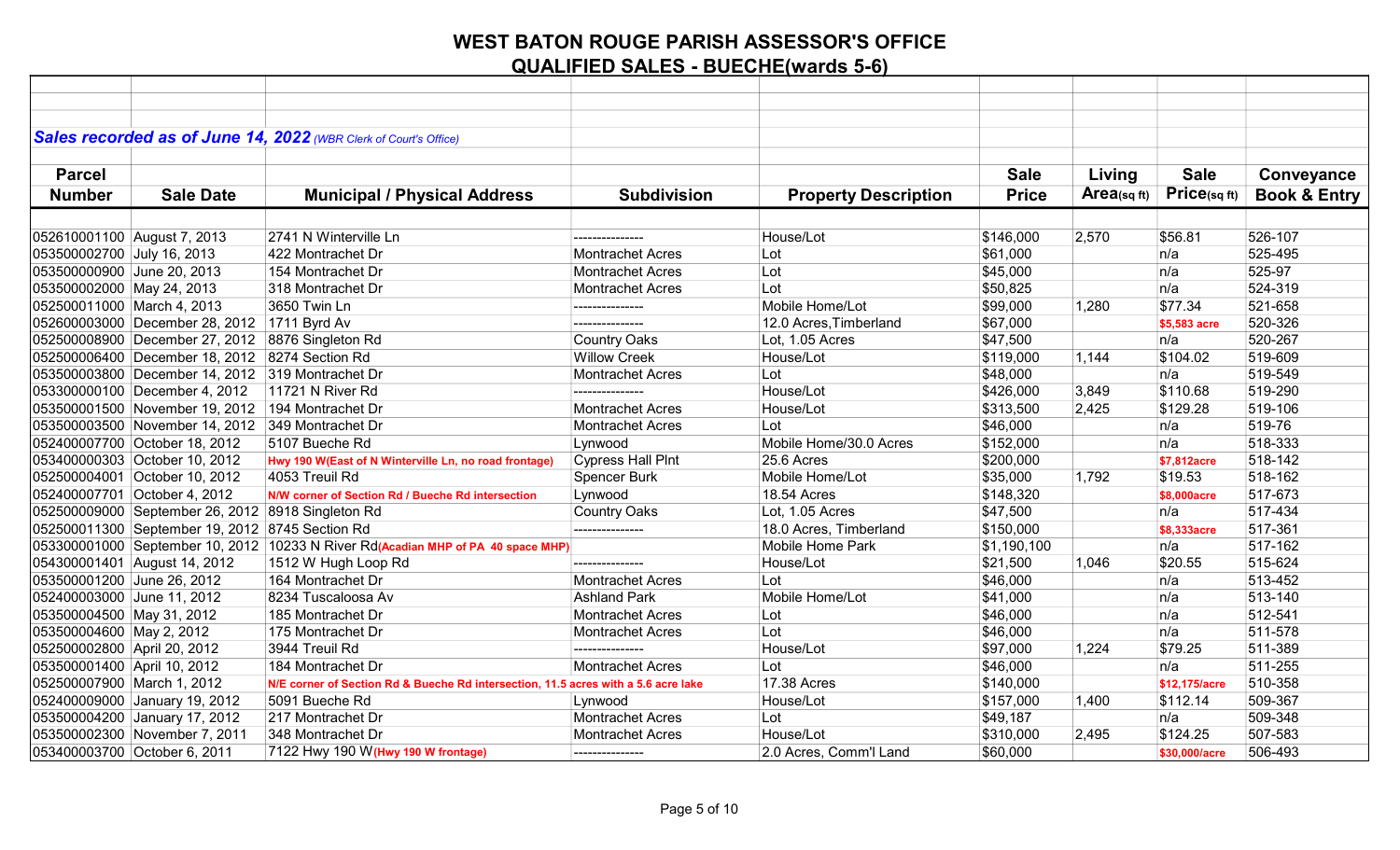|                             |                                             | Sales recorded as of June 14, 2022 (WBR Clerk of Court's Office) |                          |                             |              |            |               |                         |
|-----------------------------|---------------------------------------------|------------------------------------------------------------------|--------------------------|-----------------------------|--------------|------------|---------------|-------------------------|
|                             |                                             |                                                                  |                          |                             |              |            |               |                         |
| <b>Parcel</b>               |                                             |                                                                  |                          |                             | <b>Sale</b>  | Living     | <b>Sale</b>   | Conveyance              |
| <b>Number</b>               | <b>Sale Date</b>                            | <b>Municipal / Physical Address</b>                              | <b>Subdivision</b>       | <b>Property Description</b> | <b>Price</b> | Area(sqft) | Price(sqft)   | <b>Book &amp; Entry</b> |
|                             |                                             |                                                                  |                          |                             |              |            |               |                         |
|                             | 053400001600 August 25, 2011                | 6650 Hwy 190 W                                                   | <b>Cypress Hall PInt</b> | Lot                         | \$30,000     |            | n/a           | 505-400                 |
| 052400003100 June 2, 2011   |                                             | 8244 Tuscaloosa Av                                               | <b>Ashland Park</b>      | Mobile Home/Lot             | \$17,000     | 980        | \$17.35       | 503-373                 |
| 053200000303 May 23, 2011   |                                             | 12941 N River Rd                                                 | ---------------          | Lot                         | \$3,500      |            | n/a           | 503-220                 |
| 052400005500 April 8, 2011  |                                             | 8235 Tuscaloosa Av                                               | <b>Ashland Park</b>      | Lot                         | \$12,000     |            | n/a           | 502-486                 |
| 052500009600 March 31, 2011 |                                             | 9040 Singleton Rd                                                | <b>Country Oaks</b>      | Lot, 1.02 Acres             | \$53,000     |            | n/a           | 502-379                 |
| 052500009700 March 10, 2011 |                                             | 9080 Singleton Rd                                                | <b>Country Oaks</b>      | House/Lot                   | \$280,000    | 2,116      | \$132.33      | 501-485                 |
| 052500003502 March 2, 2011  |                                             | 8853 Singleton Rd                                                | <b>Country Oaks</b>      | Lot. 2.59 Acres             | \$90,000     |            | \$34.750/acre | 501-348                 |
|                             | 052500009000 January 5, 2011                | 8918 Singleton Rd                                                | <b>Country Oaks</b>      | Lot. 1.06 Acres             | \$47,500     |            | n/a           | 500-365                 |
|                             | 053400000600 November 18, 2010 6550 Pony Ln |                                                                  | ---------------          | Mobile Home/22.862 Acres    | \$315,000    |            | n/a           | 499-178                 |
|                             | 052400002100 October 28, 2010               | 8132 Tuscaloosa Av                                               | <b>Ashland Park</b>      | Lots(2)                     | \$20,000     |            | n/a           | 498-280                 |
|                             | 053400005300 October 20, 2010               | Decuir Rd                                                        | <b>Cypress Hall Pint</b> | Lots(3)                     | \$20,000     |            | n/a           | 498-25                  |
|                             | 053500003100 October 1, 2010                | 421 Montrachet Dr                                                | <b>Montrachet Acres</b>  | House/Lot                   | \$275,787    | 2,269      | \$121.55      | 497-478                 |
|                             | 052400005600 September 8, 2010              | 8225 Tuscaloosa Av                                               | <b>Ashland Park</b>      | Mobile Home/Lot             | \$10,500     |            | n/a           | 497-140                 |
|                             | 052400003700 August 27, 2010                | 8316 Tuscaloosa Av                                               | <b>Ashland Park</b>      | Mobile Home/Lot             | \$33,000     |            | n/a           | 496-673                 |
|                             | 054300000301 August 20, 2010                | 1659 E Hugh Loop Rd                                              | ---------------          | Comm'l Bldg/0.90 Acres      | \$350,000    |            | n/a           | 496-486                 |
| 053300005400 May 27, 2010   |                                             | 6370 Section Rd                                                  | ---------------          | House/Lot                   | \$189,000    | 1,647      | \$114.75      | 494-208                 |
| 053300003500 May 18, 2010   |                                             | 6520 Section Rd                                                  | Chamberlin               | House/Lots(2)               | \$250,000    | 2,604      | \$96.01       | 494-127                 |
| 053500003400 April 29, 2010 |                                             | 359 Montrachet Dr                                                | <b>Montrachet Acres</b>  | Lot                         | \$54,900     |            | n/a           | 494-53                  |
| 052500010100 April 5, 2010  |                                             | Singleton Rd                                                     | <b>Country Oaks</b>      | Lot, 1.785 Acres            | \$75,000     |            | \$42,015/acre | 493-157                 |
|                             | 052500011100 January 4, 2010                | 4936 Bueche Rd                                                   | ---------------          | 3.354 Acres                 | \$65,000     |            | \$19,380/acre | 492-107                 |
|                             |                                             |                                                                  |                          |                             |              |            |               |                         |
|                             |                                             |                                                                  |                          |                             |              |            |               |                         |
|                             |                                             |                                                                  |                          |                             |              |            |               |                         |
|                             |                                             |                                                                  |                          |                             |              |            |               |                         |
|                             |                                             |                                                                  |                          |                             |              |            |               |                         |
|                             |                                             |                                                                  |                          |                             |              |            |               |                         |
|                             |                                             |                                                                  |                          |                             |              |            |               |                         |
|                             |                                             |                                                                  |                          |                             |              |            |               |                         |
|                             |                                             |                                                                  |                          |                             |              |            |               |                         |
|                             |                                             |                                                                  |                          |                             |              |            |               |                         |
|                             |                                             |                                                                  |                          |                             |              |            |               |                         |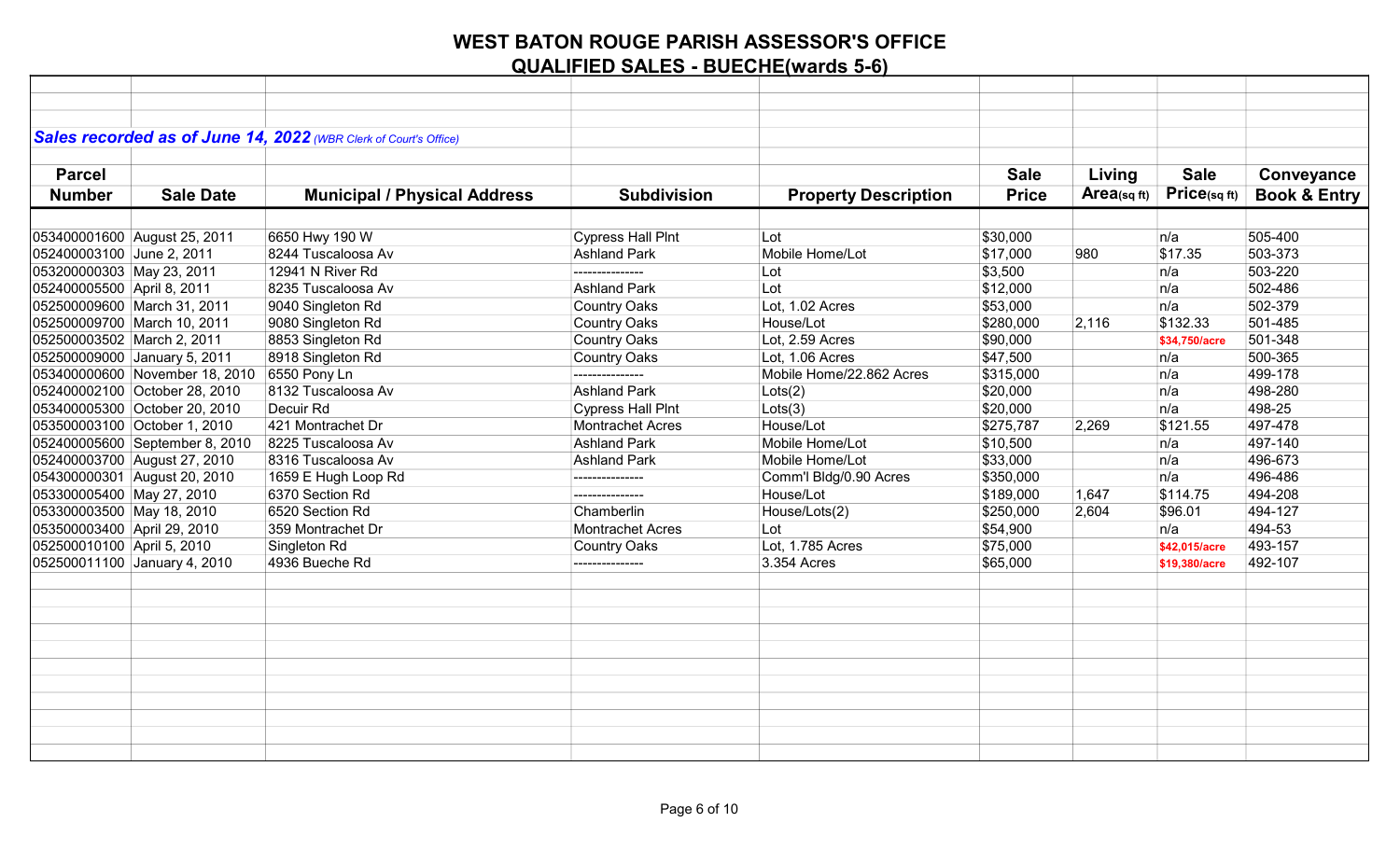|                             |                                                  | Sales recorded as of June 14, 2022 (WBR Clerk of Court's Office) |                                    |                                 |              |            |               |                         |
|-----------------------------|--------------------------------------------------|------------------------------------------------------------------|------------------------------------|---------------------------------|--------------|------------|---------------|-------------------------|
|                             |                                                  |                                                                  |                                    |                                 |              |            |               |                         |
| <b>Parcel</b>               |                                                  |                                                                  |                                    |                                 | <b>Sale</b>  | Living     | <b>Sale</b>   | Conveyance              |
| <b>Number</b>               | <b>Sale Date</b>                                 | <b>Municipal / Physical Address</b>                              | <b>Subdivision</b>                 | <b>Property Description</b>     | <b>Price</b> | Area(sqft) | Price(sq ft)  | <b>Book &amp; Entry</b> |
|                             |                                                  |                                                                  |                                    |                                 |              |            |               |                         |
|                             |                                                  |                                                                  |                                    |                                 |              |            |               |                         |
|                             |                                                  |                                                                  |                                    |                                 |              |            |               |                         |
|                             |                                                  |                                                                  |                                    |                                 |              |            |               |                         |
|                             |                                                  |                                                                  |                                    |                                 |              |            |               |                         |
|                             |                                                  |                                                                  |                                    |                                 |              |            |               |                         |
|                             |                                                  |                                                                  |                                    |                                 |              |            |               |                         |
| 061210003800 May 23, 2022   |                                                  | 9470 Bueche Rd                                                   | <b>Yattan Plantation</b>           | Mobile Home/Lot                 | \$115,000    |            | n/a           | 610-617                 |
| 062400000900 May 5, 2022    |                                                  | <b>Bueche Rd</b>                                                 |                                    | 25.40 Acres                     | \$335,600    |            | \$13,213/acre | 610-265                 |
| 061320001802 April 14, 2022 |                                                  | 9817 Burnside Rd                                                 |                                    | 6.106 Acres                     | \$201,000    |            | \$32,918/acre | 609-565                 |
| 061210002400 April 4, 2022  |                                                  | 9044 Bueche Rd                                                   | <b>Yattan Plantation</b>           | House/Lot                       | \$165,000    | 1,561      | \$105.70      | 609-306                 |
|                             | 062400001101 March 28, 2022                      | 8226 Rosehill Dr                                                 | <b>Alford Acres</b>                | Mobile Home/Lot 1.8 Acres       | \$172,000    |            | n/a           | 609-249                 |
|                             | 061320001801 March 28, 2022                      | <b>Burnside Rd</b>                                               | <b>Burnside Plantation Estates</b> | 6.106 Acres                     | \$175,000    |            | \$28,660/acre | 609-252                 |
|                             | 061210002100 February 16, 2022                   | 8952 Bueche Rd                                                   | <b>Yattan Plantation West</b>      | 1.56 Acres                      | \$64,000     |            | \$0.95/sq ft  | 608-100                 |
|                             | 061320001800 January 13, 2022                    | <b>Burnside Rd</b>                                               | <b>Burnside Plantation Estates</b> | 6.106 Acres                     | \$201,000    |            | \$32,918/acre | 607-342                 |
|                             | 061200000200 December 6, 2021                    | 8641 Bueche Rd                                                   | ---------------                    | 14 Acres                        | \$140,000    |            | \$10,000/acre | 606-31                  |
|                             | 062400001500 December 2, 2021                    | 7520 RoseHill Dr                                                 | <b>Highland Acres</b>              | House/52.522 Acres              | \$500,000    | 1,791      | \$279.17      | 605-638                 |
|                             | 061320004501 November 29, 2021                   | 9920 Cane Bayou Rd                                               | <b>Rosehill Plantation Trace</b>   | House/Lot                       | \$465,000    | 2,657      | \$175.01      | 605-541                 |
|                             | 061320000500 September 10, 2021 9534 Burnside Rd |                                                                  | <b>Burnside Plantation Estates</b> | Lots(2), 6.695 Acres            | \$155,000    |            | \$23,151/acre | 603-606                 |
|                             | 061320000501 August 31, 2021                     | 9640 Burnside Rd                                                 | <b>Burnside Plantation Estates</b> | 7.28 Acres                      | \$145,000    |            | \$19,918/acre | 603-467                 |
| 061320005400 July 19, 2021  |                                                  | 9266 Burnside Rd                                                 | <b>Burnside Plantation Estates</b> | House + 2nd Dwelling/5.82 Acres | \$517,500    | 3,941      | \$112.97      | 602-459                 |
| 061210002000 June 18, 2021  |                                                  | 8932 Bueche Rd                                                   | <b>Yattan Plantation West</b>      | House/Lot                       | \$179,000    | 1,320      | \$135.61      | 601-623                 |
| 061320007500 May 11, 2021   |                                                  | 6682 Lone Oak Dr                                                 | Lone Oak                           | House/Lot                       | \$342,500    | 2,179      | \$157.18      | 600-426                 |
| 061210001000 May 3, 2021    |                                                  | 9055 Bueche Rd                                                   | <b>Yattan Plantation</b>           | 5.75 Acres                      | \$85,000     |            | \$14,783/acre | 600-310                 |
| 062200002200 March 16, 2021 |                                                  | 9990 Bueche Rd                                                   | Yattan Plantation                  | 9.28 Acres                      | \$50,000     |            | \$5,388/acre  | 598-571                 |
|                             | 062200000603 January 29, 2021                    | 18017 N River Rd                                                 |                                    | House/2 Acres                   | \$179,000    | 1,445      | \$123.88      | 597-472                 |
|                             | 062400000400 January 22, 2021                    | 6738 Bueche Rd                                                   | <b>Highland Acres</b>              | House/Lot                       | \$195,000    | 1,708      | \$114.17      | 597-424                 |
|                             | 061320003000 January 19, 2021                    | 9631 St Romain Rd                                                | <b>Rosehill Plantation Trace</b>   | Lot, 1.51 Acres                 | \$65,000     |            | \$0.99/sq ft  | 597-380                 |
|                             | 062400002302 September 9, 2020                   | 8740 St Romain Rd                                                | <b>Burnside Plantation Estates</b> | House/Lot                       | \$235,000    | 2,518      | \$93.33       | 594-82                  |
| 061320007200 May 13, 2020   |                                                  | 6622 Lone Oak Dr                                                 | Lone Oak                           | House/Lot                       | \$360,000    | 2,390      | \$150.63      | 591-160                 |
| 062200001202 April 20, 2020 |                                                  | 10500 Bueche Rd                                                  |                                    | House/1.67 Acres                | \$245,000    | 1,791      | \$136.80      | 590-537                 |
| 061320005105 April 20, 2020 |                                                  | 9010 Burnside Rd                                                 | <b>Burnside Plantation Estates</b> | House/Lot                       | \$352,000    | 2,432      | \$144.74      | 590-534                 |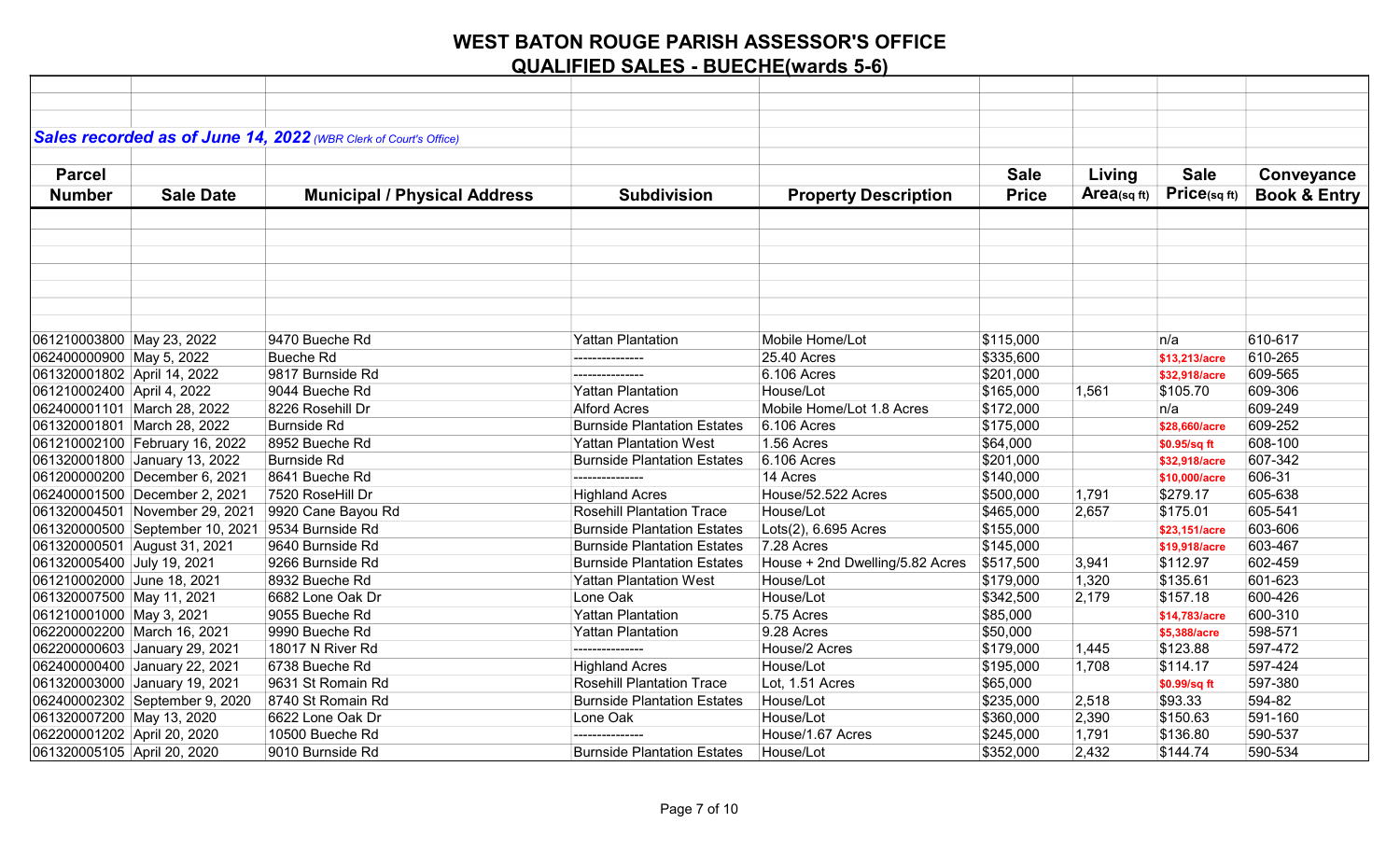|                             |                                                    | Sales recorded as of June 14, 2022 (WBR Clerk of Court's Office) |                                    |                               |              |            |                 |                         |
|-----------------------------|----------------------------------------------------|------------------------------------------------------------------|------------------------------------|-------------------------------|--------------|------------|-----------------|-------------------------|
|                             |                                                    |                                                                  |                                    |                               |              |            |                 |                         |
| <b>Parcel</b>               |                                                    |                                                                  |                                    |                               | <b>Sale</b>  | Living     | <b>Sale</b>     | Conveyance              |
| <b>Number</b>               | <b>Sale Date</b>                                   | <b>Municipal / Physical Address</b>                              | <b>Subdivision</b>                 | <b>Property Description</b>   | <b>Price</b> | Area(sqft) | $Price$ (sq ft) | <b>Book &amp; Entry</b> |
|                             |                                                    |                                                                  |                                    |                               |              |            |                 |                         |
|                             | 061320004900 March 10, 2020                        | 6140 Rougon Rd                                                   | <b>Rosehill Plantation Trace</b>   | House/Lot                     | \$363,250    | 2,986      | \$121.65        | 590-66                  |
|                             | 061320006800 March 10, 2020                        | 6725 Lone Oak Dr                                                 | Lone Oak                           | House/Lot                     | \$276,000    | 1,987      | \$138.90        | 590-63                  |
|                             | 061320005101 December 30, 2019 7021 Bueche Rd      |                                                                  | <b>Burnside Plantation Estates</b> | House/Lot                     | \$180,000    | 3,128      | \$57.54         | 588-388                 |
|                             |                                                    | 061320004700 November 22, 2019 9941 Cane Bayou Rd                | <b>Rosehill Plantation Trace</b>   | House/Lot                     | \$281,000    | 3,150      | \$89.21         | 587-395                 |
|                             | 061320007100   September 27, 2019 6623 Lone Oak Dr |                                                                  | Lone Oak                           | House/Lot                     | \$255,000    | 1,765      | \$144.48        | 586-234                 |
|                             | 061320005105   September 27, 2019 9010 Burnside Rd |                                                                  | <b>Burnside Plantation Estates</b> | House/1.334 Acres             | \$352,000    | 2,432      | \$144.74        | 586-237                 |
| 061320005100 July 17, 2019  |                                                    | 8960 Burnside Rd                                                 | <b>Burnside Plantation Estates</b> | House/1.449 Acres             | \$350,000    | 2,203      | \$158.87        | 584-483                 |
| 061320003400 July 8, 2019   |                                                    | 6221 Mclin Rd                                                    | <b>Rosehill Plantation Trace</b>   | Lot, 1.51 Acres               | \$52,500     |            | \$0.79/sq ft    | 584-400                 |
| 061320008000 June 28, 2019  |                                                    | 6826 Lone Oak Dr                                                 | Lone Oak                           | House/Lot                     | \$350,000    | 2,406      | \$145.47        | 584-312                 |
| 062300002400 June 17, 2019  |                                                    | 10241 Bueche Rd                                                  | <b>Yattan Meadows</b>              | House/Lot                     | 3255,500     | 2,531      | \$100.95        | 583-386                 |
| 062400001106 May 2, 2019    |                                                    | 8072 Rosehill Dr                                                 | <b>Alford Acres</b>                | House/Lot                     | \$169,900    | 1,837      | \$92.49         | 582-265                 |
|                             | 062400001100 March 29, 2019                        | 8236 Rosehill Dr                                                 | <b>Alford Acres</b>                | Comm'l Bldg/Lot               | \$135,000    | 3,200      | \$42.19         | 581-250                 |
|                             | 061200002201 February 12, 2019                     | 7531 Bueche Rd                                                   | ---------------                    | House/Lot                     | \$147,000    | 1,809      | \$81.26         | 580-218                 |
|                             | 061200002805 February 11, 2019                     | 7455 Bueche Rd                                                   | ---------------                    | House/Lot                     | \$140,000    | 1,718      | \$81.49         | 580-212                 |
|                             | 061320001602 January 17, 2019                      | 9527 Burnside Rd                                                 | <b>Burnside Plantation Estates</b> | House/Lot                     | \$150,000    | 600        | n/a             | 579-501                 |
|                             | 062300002400 January 11, 2019                      | 10241 Bueche Rd                                                  | <b>Yattan Meadows</b>              | House/Lot                     | \$150,000    | 2,531      | \$59.27         | 579-405                 |
|                             | 062300000300 December 3, 2018                      | 16067 N River Rd                                                 | ---------------                    | House/Lot                     | \$70,000     | 2,379      | \$29.42         | 578-579                 |
|                             | 062200000900 November 16, 2018                     | Bueche Rd                                                        | <b>Yattan Plantation</b>           | 30.64 Acres                   | \$137,894    |            | \$4,500/acre    | 578-377                 |
|                             | 062200002100 November 16, 2018 10120 Bueche Rd     |                                                                  | <b>Yattan Plantation</b>           | 44.89 Acres                   | \$224,450    |            | \$5,000/acre    | 578-386                 |
|                             | 061210001300 October 19, 2018                      | 9181 Bueche Rd                                                   | <b>Yattan Plantation West</b>      | House/Lot                     | \$220,000    | 1,945      | \$113.11        | 578-63                  |
|                             | 062400001101 October 16, 2018                      | 8226 Rosehill Dr                                                 | <b>Alford Acres</b>                | Mobile Home/ Lot              | \$120,000    | 1,223      | \$98.12         | 578-11                  |
| 061320001604 July 23, 2018  |                                                    | 9497 Burnside Rd                                                 | <b>Burnside Plantation Estates</b> | 10 Acres                      | \$98,500     |            | \$9,850/acre    | 575-639                 |
| 061320008100 June 5, 2018   |                                                    | 6846 Lone Oak Dr                                                 | Lone Oak                           | House/Lot                     | \$310,000    | 2,179      | \$142.27        | 574-422                 |
| 061320007600 April 11, 2018 |                                                    | 6724 Lone Oak Dr                                                 | Lone Oak                           | House/Lot                     | \$260,000    | 1,950      | \$133.33        | 572-596                 |
| 061320007800 April 9, 2018  |                                                    | 6764 Lone Oak Dr                                                 | Lone Oak                           | House/Lot                     | \$302,160    | 2,156      | \$140.15        | 572-544                 |
|                             | 061320006400 January 22, 2018                      | 6827 Lone Oak Dr                                                 | Lone Oak                           | House/Lot                     | \$295,960    | 2,147      | \$137.85        | 571-11                  |
|                             | 061320001700 December 1, 2017                      | 9627 / 9629 Burnside Rd                                          | Lone Oak                           | House/ 4.55 Acres             | \$355,000    | 2,633      | \$134.83        | 569-254                 |
|                             | 062300004201 October 11, 2017                      | 12931 N River Rd                                                 | ---------------                    | House/1,274 Acres Batture m/l | \$3,690,000  | 3,985      | n/a             | 568-169                 |
|                             | 061320005100   September 22, 2017 8960 Burnside Rd |                                                                  | <b>Burnside Plantation Estates</b> | House/1.449 Acres             | \$100,000    | 2,203      | \$45.39         | 567-539                 |
| 062200000903 July 25, 2017  |                                                    | 17625 N River Rd                                                 | <b>Yattan Plantation</b>           | 14.865 Acres                  | \$95,000     |            | \$6,391/acre    | 565-699                 |
| 061320000600 June 20, 2017  |                                                    | 9532 Burnside Rd                                                 | <b>Burnside Plantation Estates</b> | House/ 6.25 Acres             | \$325,000    | 1,944      | ∣n/a            | 565-62                  |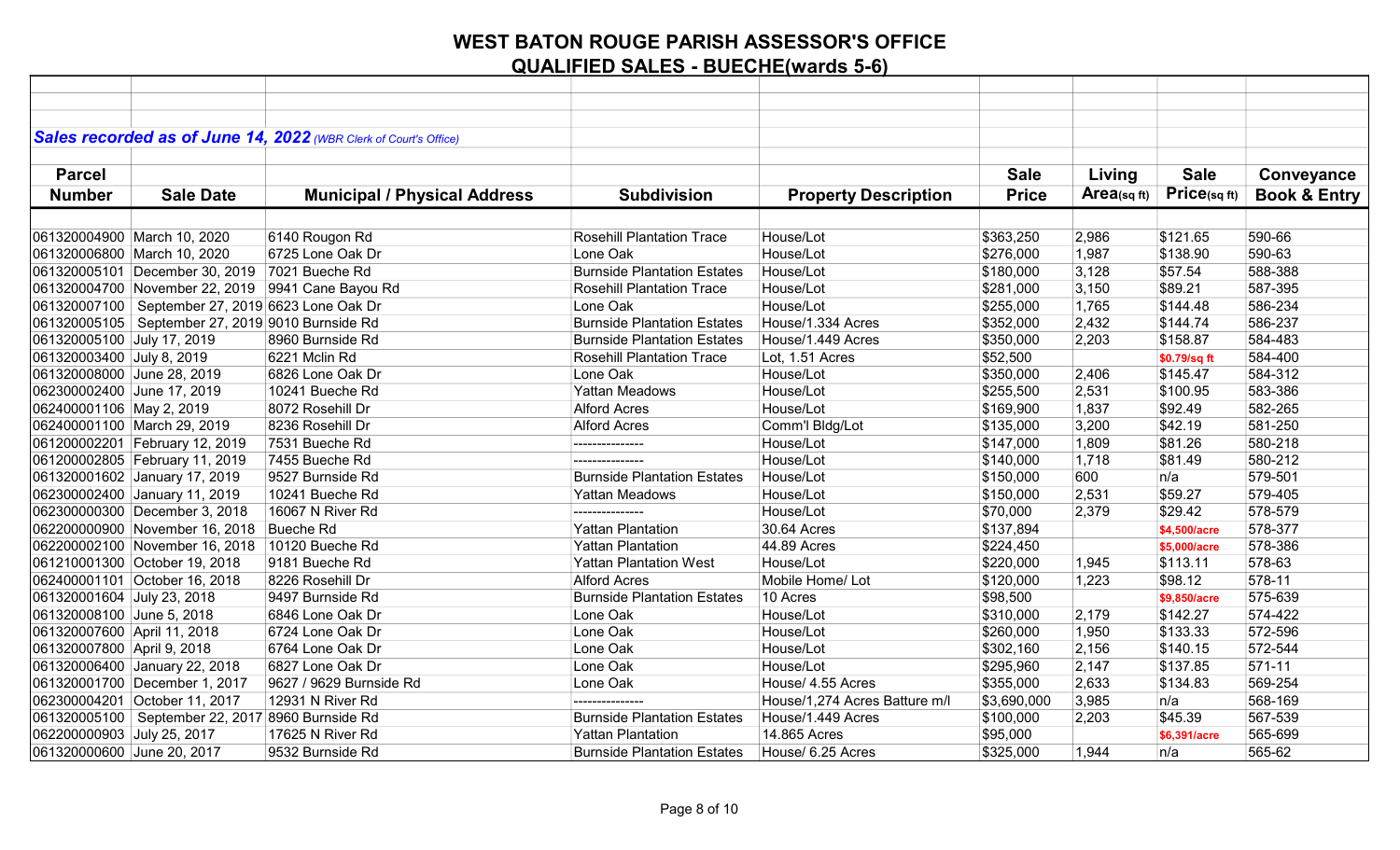|                             |                                                  | Sales recorded as of June 14, 2022 (WBR Clerk of Court's Office) |                                    |                             |              |            |                   |                         |
|-----------------------------|--------------------------------------------------|------------------------------------------------------------------|------------------------------------|-----------------------------|--------------|------------|-------------------|-------------------------|
|                             |                                                  |                                                                  |                                    |                             |              |            |                   |                         |
|                             |                                                  |                                                                  |                                    |                             |              |            |                   |                         |
| <b>Parcel</b>               |                                                  |                                                                  |                                    |                             | <b>Sale</b>  | Living     | <b>Sale</b>       | Conveyance              |
| <b>Number</b>               | <b>Sale Date</b>                                 | <b>Municipal / Physical Address</b>                              | <b>Subdivision</b>                 | <b>Property Description</b> | <b>Price</b> | Area(sqft) | $Price_{(sq ft)}$ | <b>Book &amp; Entry</b> |
|                             |                                                  |                                                                  |                                    |                             |              |            |                   |                         |
| 061320003700 June 16, 2017  |                                                  | 6111 / 6121 Mclin Rd                                             | <b>Rosehill Plantation Trace</b>   | Lots(2)                     | \$60,000     |            | n/a               | 565-13                  |
| 061320006500 June 13, 2017  |                                                  | 6785 Lone Oak Dr                                                 | Lone Oak                           | House/Lot                   | \$264,000    | 2,001      | \$131.93          | 564-683                 |
| 061320000801 May 22, 2017   |                                                  | <b>Burnside Rd</b>                                               |                                    | 10.961 Acres                | \$135,000    |            | \$12,316/acre     | 564-57                  |
|                             | 062200000902 January 3, 2017                     | N River Rd                                                       | <b>Yattan Plantation</b>           | 41.0 Acres                  | \$220,000    |            | \$5,365/acre      | 560-5                   |
|                             | 061320006500 November 14, 2016                   | 6785 Lone Oak Dr                                                 | Lone Oak                           | House/Lot                   | \$260,000    | 2,001      | \$129.94          | 558-679                 |
|                             | 061320005103 November 3, 2016                    | 8914 Burnside Rd                                                 | <b>Burnside Plantation Estates</b> | House/Lot                   | \$212,000    | 2,064      | \$102.71          | 558-536                 |
| 062400002104 April 26, 2016 |                                                  | 6759 Bueche Rd                                                   | <b>Burnside Plantation Estates</b> | House/Lot                   | \$196,000    | 2,364      | \$82.91           | 553-579                 |
|                             | 061320004700 December 8, 2015                    | 9941 Cane Bayou Rd                                               | <b>Rosehill Plantation Trace</b>   | House/Lot                   | \$355,000    | 3,150      | \$112.70          | 550-381                 |
|                             | 061320006700 November 2, 2015                    | 6745 Lone Oak Dr                                                 | Lone Oak                           | House/Lot                   | \$270,000    | 1,993      | \$135.47          | 549-601                 |
|                             | 062400001304 September 11, 2015 8022 Rosehill Dr |                                                                  | <b>Alford Estates Property</b>     | House/Lot                   | \$148,000    | 1,722      | \$85.95           | 548-427                 |
|                             | 062200001001 August 26, 2015                     | N River Rd(near N River Rd & Bueche Rd intersection)             |                                    | 168.25 Acres, Batture       | \$74,850     |            | \$1,665/acre      | 548-16                  |
|                             | 062200001000 August 26, 2015                     | N River Rd(near N River Rd & Bueche Rd intersection)             |                                    | 168.25 Acres, Batture       | \$205,024    |            | \$1,665/acre      | 548-22                  |
|                             | 061320006300 August 3, 2015                      | 6847 Lone Oak Dr                                                 | Lone Oak                           | House/Lot                   | \$260,000    | 1,863      | \$139.56          | 547-346                 |
| 062400001003 July 24, 2015  |                                                  | 6358 Bueche Rd                                                   | <b>Alford Estates Property</b>     | House/Lot                   | \$120,000    | 1,225      | \$97.96           | 547-217                 |
| 061320007100 June 26, 2015  |                                                  | 6623 Lone Oak Dr                                                 | Lone Oak                           | House/Lot                   | \$215,000    | 1,765      | \$121.81          | 546-374                 |
| 061320006600 June 4, 2015   |                                                  | 6765 Lone Oak Dr                                                 | Lone Oak                           | House/Lot                   | \$283,000    | 2,137      | \$132.43          | 546-74                  |
| 062400001201 May 28, 2015   |                                                  | 6252 Buche Rd                                                    |                                    | House/Lot                   | \$121,000    | 1,464      | \$82.65           | 545-638                 |
| 061320006000 April 30, 2015 |                                                  | 9487 Burnside Rd                                                 | <b>Burnside Plantation Estates</b> | House/Lot                   | \$225,000    | 1,927      | \$116.76          | 544-632                 |
| 062200002000 April 13, 2015 |                                                  | 10150 Bueche Rd                                                  | <b>Yattan North Farms</b>          | House/5.96 Acres            | \$50,000     |            | n/a               | 544-48                  |
| 061320007000 March 3, 2015  |                                                  | 6643 Lone Oak Dr                                                 | Lone Oak                           | House/Lot                   | \$208,000    | 1,646      | \$126.37          | 543-91                  |
| 061320007700 March 2, 2015  |                                                  | 6744 Lone Oak Dr                                                 | Lone Oak                           | House/Lot                   | \$209,900    | 1,622      | \$129.41          | 543-46                  |
|                             | 062200002400 January 29, 2015                    | 10770 Bueche Rd                                                  | <b>Yattan Plantation</b>           | Mobile Home/Lot             | \$43,188     |            |                   | 542-253                 |
|                             | 061320004200 January 28, 2015                    | 9741 Cand Bayou Rd                                               | <b>Rosehill Plantation Trace</b>   | House/Lot                   | \$283,000    | 4,009      | \$70.59           | 542-223                 |
|                             | 061210002000 October 23, 2014                    | 8932 Bueche Rd                                                   | <b>Yattan Plantation West</b>      | House/Lot                   | \$145,000    | 1,320      | \$109.85          | 540-152                 |
|                             | 062200001200 October 1, 2014                     | 10480 Bueche Rd                                                  | <b>Yattan Plantation</b>           | House/6.33 Acres            | \$350,000    | 2,631      | \$133.03          | 539-380                 |
| 061320007300 July 14, 2014  |                                                  | 6642 Lone Oak Dr                                                 | Lone Oak                           | House/Lot                   | \$262,000    | 1,931      | \$135.68          | 537-180                 |
| 061320007200 June 12, 2014  |                                                  | 6622 Lone Oak Dr                                                 | Lone Oak                           | 0.798 Acres                 | \$70,000     |            | \$2.05/sq ft      | 536-366                 |
| 062300003700 June 2, 2014   |                                                  | 9641 Bueche Rd                                                   | <b>Yattan Plantation</b>           | 12.31 Acres                 | \$82,000     |            | \$6,660/acre      | 536-203                 |
| 061320004500 May 27, 2014   |                                                  | 9930 Cane Bayou Rd                                               | <b>Rosehill Plantation Trace</b>   | 1.72 Acres                  | \$35,000     |            | \$20,350/acre     | 535-660                 |
| 062400001101 May 14, 2014   |                                                  | 8226 Rosehill Dr                                                 | <b>Alford Acres</b>                | Mobile Home/Lot             | \$95,000     | 1,223      | \$77.68           | 535-472                 |
|                             | 062400003500 March 24, 2014                      | Rosehill Dr                                                      | <b>Alford Acres</b>                | 8.79 Acres                  | \$87,900     |            | \$10,000/acre     | 533-169                 |